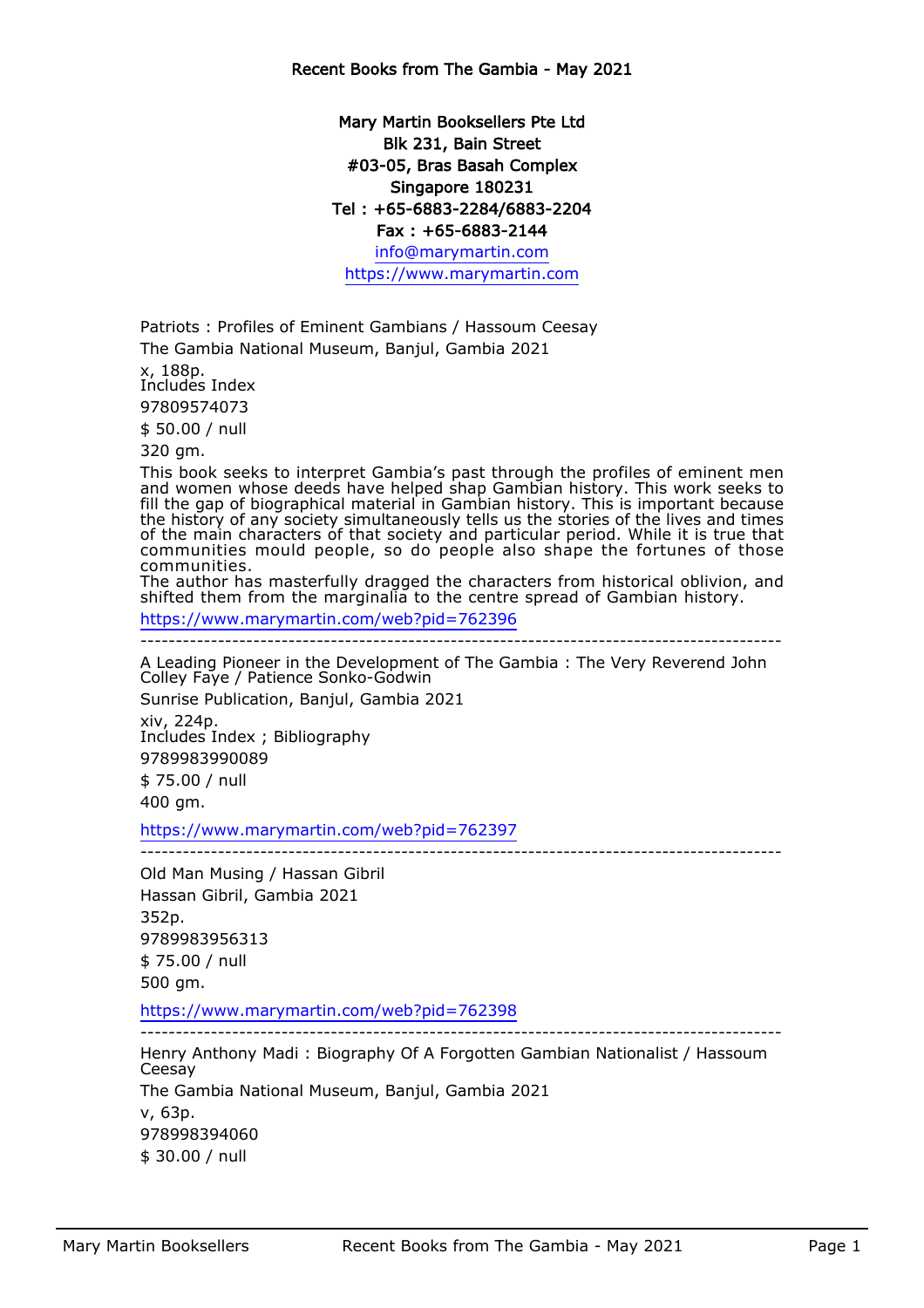140 gm.

This book illuminates the social, economic and political contributions of Henry Madi to the development of The Gambia during the period of decolonization. This book is significant and will contribute to the existing body of knowledge on the social and political history of The Gambia. The author sources are adequate, well interpreted; the book has academic merit

https://www.marymartin.com/web?pid=762399

-------------------------------------------------------------------------------------------

My Story : From Sintet-Brikama to Egypt and Beyond / Baba Abubakar Drammeh Fulladu Publishers, Kanifing, Gambia 2019

290p.

97899839607548?

\$ 65.00 / null

400 gm.

Baba Abubakar Drammeh is a consultant for Islamic affairs, freelance translator (English-Arabic-English), and a retired ambassador to the Kingdom of Saudi Arabia with accreditation to the following countries and organizations: Qatar, Kuwait, Bahrain, Oman, United Arab Emirates, Turkey, Ethiopia, Egypt, Pakistan, Jordan, Iran, Iraq, Lebanon; including the African Union (formerly Organization of African Unity), and Organization of Islamic Cooperation (OIC). He also served as Deputy Head of Mission and Head of Chancery at the Embassy of The Republic of The Gambia in Washington D.C. He is also the President of "Majmou atu Rawdatil Majaalis" - a non-profit organization committed to restoring the historical traditional and moral values of Islam in the Sub-Region of West Africa.My Story: From Sintet-Brikama to Egypt and Beyond is about the author's personal life experiences growing up in an Islamic society and his family's legacy in promoting traditional Islamic education in The Gambia and neighboring villages in Senegal during the colonial era. His youth growing up in Brikama to Sintet and travel experiences to Egypt and beyond. In this book, the author also opined on issues related to cultural, social, and political perspectives of certain politicians including religious and controversial issues evolving around the Muslim world. As stated by Dr. Karamo Sonko, Chairman and Founder of Heeno International, the book is for curious readers or researchers looking for a detailed analysis of some of the most controversial contemporary religious issues.

https://www.marymartin.com/web?pid=762400

-------------------------------------------------------------------------------------------

Kunta Kinteh, the Slave Trade and European Presence in the Gambia 1456 – 1816 / Hassoum Ceesay The Gambia National Museum, Banjul, Gambia 2019 84p. 9789983960624 \$ 35.00 / null 160 gm.

https://www.marymartin.com/web?pid=762401

-------------------------------------------------------------------------------------------

Shadows of Exile : Return of the African King / Momar Njai Momar Njai, U.S.A 2019 300p. 9780578543376 \$ 39.99 / HB 680 gm.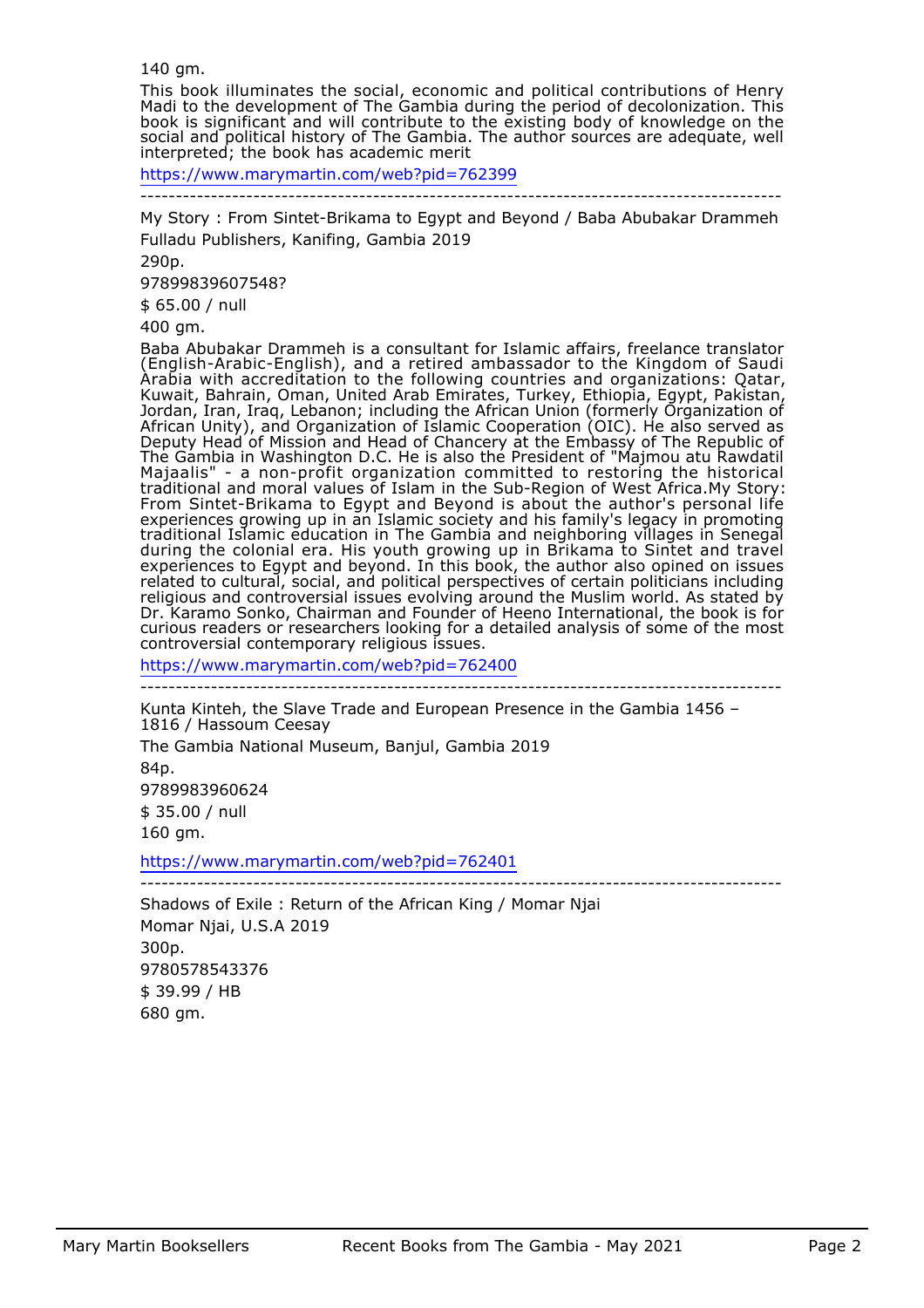On the eve of the Malian king's announcement of a plan to help all in the nation prosper, his cunning brother commits an unspeakable act. With the Royal House Of Mansa in turmoil, Musa, the young heir to Africa's richest and most powerful dynasty, is forced to flee his home in fear for his life. What he finds beyond Mali's borders is a world that doesn't know and doesn't care that he was once part of a great country's wealthy and well-traveled elite. Stripped of all he holds dear including his identity, Musa seeks safe harbor amid a throng of equally imperiled migrants, vulnerable to smugglers, cons, and indifferent government organizations. To survive, he must reinvent himself, but at what cost to his sense of self ?

A novel Inspired by a true story

https://www.marymartin.com/web?pid=762402

-------------------------------------------------------------------------------------------

The Outcast / Ousman Minteh Baobab Books, Baobab Printers, Gambia 2019 viii, 150p. 9789983960986 \$ 25.00 / null 250 gm.

https://www.marymartin.com/web?pid=762403 -------------------------------------------------------------------------------------------

This Way From America : A Novel / Wuyeh Drammeh Wuyeh Drammeh, Gambia 2019 272p. 9789983960983 \$ 30.00 / null 400 gm.

https://www.marymartin.com/web?pid=762404

-------------------------------------------------------------------------------------------

The Housemaid / Saadbouh Faal

Saadbouh Faal, Gambia 2020 iv, 94p. 9789983940602 \$ 25.00 / null 160 gm. After being raped by her aunt's husband, Kumba poses as a house maid to plan the perfect revenge. https://www.marymartin.com/web?pid=762405 -------------------------------------------------------------------------------------------

Flow : Poems and Excerpts from Chapters of the Book I Have Not Yet Written / Ava Badara Joof Fulladu Publishers, Kanifing, Gambia 2019 88p. 9789983960884 \$ 28.00 / null 160 gm. Flow is The Movement Of The In-between: It is What Happens When You Let Go and Decide To Live.It is, Paradoxically, The Ease That Comes When You Embrace The Pain and Difficulties.Flow is Everything. Flow is You.YOU are Everything! https://www.marymartin.com/web?pid=762406 ------------------------------------------------------------------------------------------- The Helpers : The Irreplaceable Companions / Esther Caroline Mendy

Esther Caroline Mendy, Gambia 2019 52p. 9789983940039